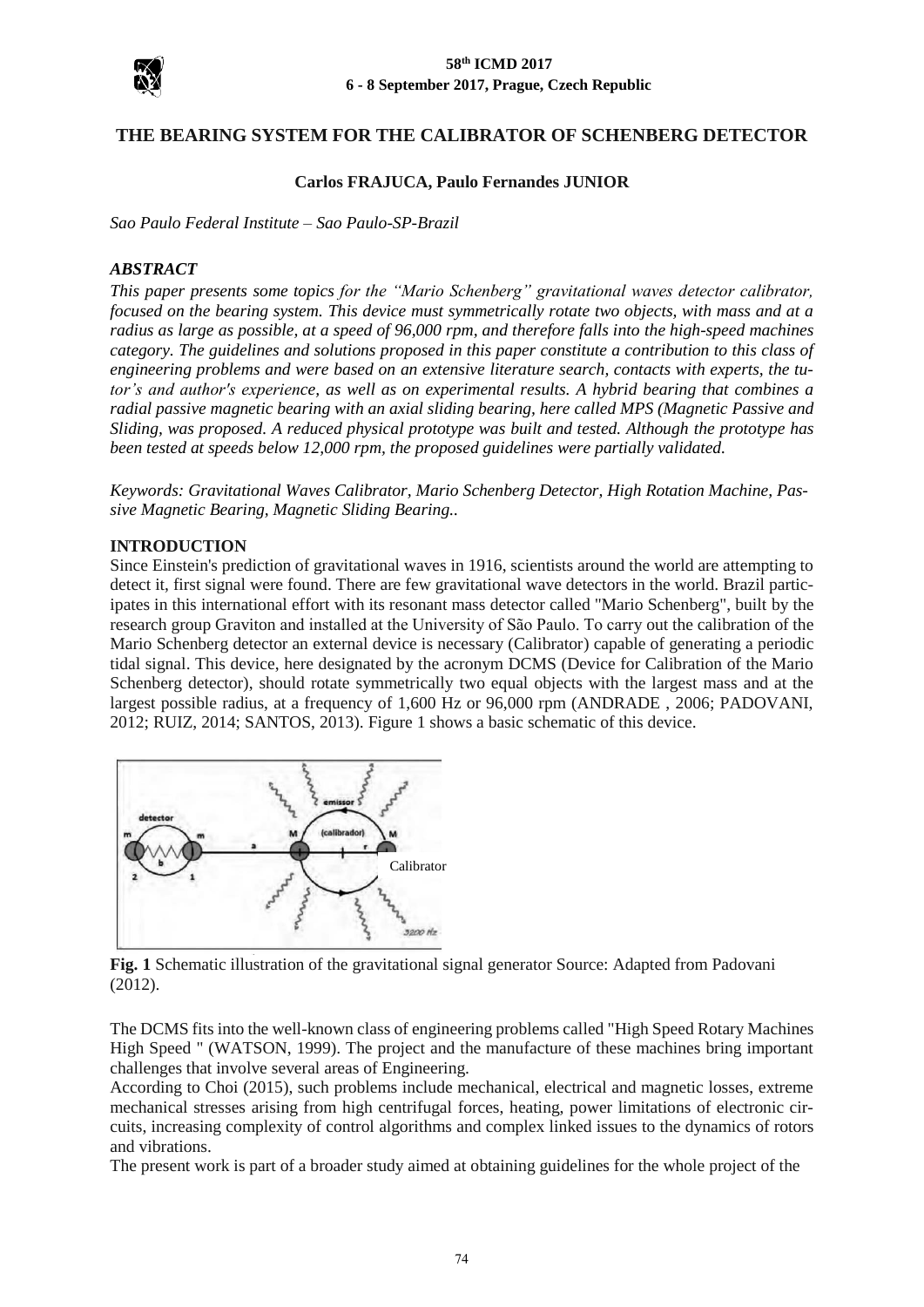

DCMS (FERNANDES, 2015). In this preliminary work the main challenges to be overcome for the construction of such a device were discussed. This involved studies related to:

A) Protection structure: To ensure protection against the risks inherent in high speeds and at the same time eliminate aerodynamic drag, it was proposed to operate the DCMS inside a vacuum chamber shielded with ballistic materials;

B) Bearing: After careful comparative studies among several types of bearings presented in the literature, the hybrid passive magnet permanent magnet model developed in Pavani (2014) was adopted;

C) Design of the rotor: In order to withstand the high centrifugal load resulting from the high rotations, a system has been proposed for curing the rotating objects with carbon fiber, supported by a disc-shaped structure made of a composite of carbon fiber in epoxy resin;

D) Drive: It was proposed direct drive of the rotor (direct drive) with a reluctance motor controlled by an advanced electronic control algorithm;

E) Rotor Dynamics: Important guidelines have been proposed to avoid, or at least mitigate, the vibrations that cause instabilities in the rotor and often prevent the reach of high speeds.

### **MATERIALS AND METHODS**

**Selection of bearing type:** The selection of bearings is generally focused on reducing the energy losses due to friction and wear, thus minimizing maintenance, increasing life and reducing equipment failure (HARNOY, 2003 apud PAVANI, 2014).

Among the most critical challenges encountered in the construction of the DCMS is the development of a DCMS high-speed rolling bearing that exhibits the least possible mechanical loss and rigidity sufficient to maintain the stability of the rotor, which is capable of attenuating vibrations, constructive and operational simplicity, among other requirements.

According to Pereira (2005), it is desirable in any rotary machine that the bearings be more flexible than the rotor shaft. The reasons for this are:

A) The low stiffness of the bearings reduces the transmission of the dynamic loads to its foundation, Service life of bearings and reducing structural vibrations;

B) Low bearing rigidity allows damping to operate more efficiently, attenuating the rotor's amplitude at critical speeds.

According to Borisavljevic (2011), in addition to operating practically without friction, the magnetic bearings operation, at extremely high speeds, and have the ability of the suspended rotor to rotate around its center of mass and not necessarily around its geometric center, thus allowing a rotor and high speed range. Whitley (1984) confirms that, in order for the rotor to benefit from a more flexible bearing system, such as magnetic bearings.

After careful analysis of the advantages and disadvantages presented by the different types of bearings, it was concluded that magnetic bearings are best suited for the high speed required by DCMS.

In Ruiz (2014) a study on the DCMS was carried out, recommending the use of magnetic bearings with variable reluctance drive which, according to Lembke, 2005, would have the following advantages:

- High reliability;
- Low losses, even at very high speeds;

- No wear, since there is no mechanical contact between the bearing parts;

- Absence of acoustic and vibrational noise;
- Greater simplicity when compared to active magnetic bearings;

- Report of tested bearings in vacuum pumps with speeds above 90000 rpm.

Permanent magnet passive magnet bearings (PMPMs) exhibit the most extreme simplicity, reliability and durability, requiring no supplies of external energy (YONNET, 1978), nor cooling systems for its operation. Considering its simplicity, PMPM was chosen. However, PMPMs need stabilization in at least one direction (EARNSHAW, 1842). This often requires the use of complex active systems.

**The MPS (Magnetic Passive and Sliding) bearing:** Pavani (2014) presents a simpler strategy for the axial stabilization of an MMP. The MMP proposed by the authors is intended for applications where axial forces are very small or constant, as in the case of DCMS. This bearing combines a radial MMP and an axial sliding bearing (strut) by pivots. The radial MMP consists of two pairs of cylindrical permanent magnets in axial attraction. In each pair, one of the magnets is attached to the end of the shaft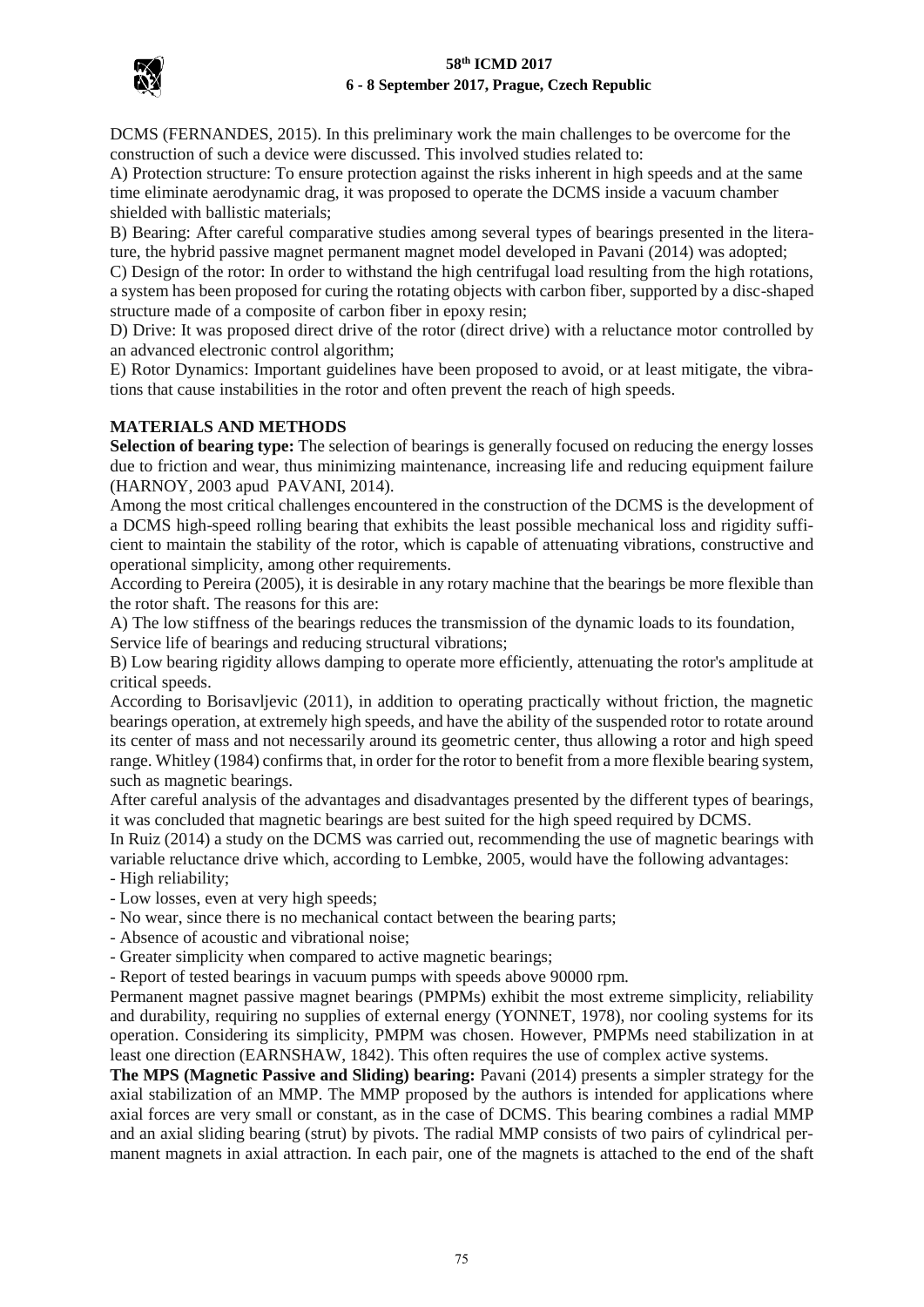

and the other to a fixed base. The rotor is self-centered in the radial direction by the action of the attraction between the magnets of each pair. Due to the negative rigidity in axial direction, the proposed bearing contains a spacer (steel ball or PVC pivot) between the magnets. By adjusting the spacing between the magnets, it is possible to minimize the axial force resulting from the attraction of the two bearings. According to the authors, the lower the resultant force, the lower the friction losses and the wear of the surfaces in contact (Figure 2).

This bearing, here called the MPS (Magnetic Passive and Sliding), presents a number of advantageous features for the DCMS, such as extremely constructive and operational simplicity, compact dimensions, no maintenance, very low friction, durability and reliability, this hybrid bearing concept was adopted for DCMS.

**Magnetic bearings and brushless motors:** The advantages of the use of brushless electric motors and magnetic bearings at high speeds. However, these two solutions implies an important challenge. As explained in RUIZ, 2014, the rotor / stator air gap should be as small as possible to ensure the efficiency of an electric motor. On the other hand, if the rotor is suspended by a PMPM, the rotor can move from its axis of rotation when facing vibrations and other instabilities (LI, 2012).

The engine air gap designed in Ruiz (2014) was specified in 0.25 mm, however the smallest one obtained in the experiments of this work was 0.75 mm, due to the collisions of the rotor with the stator.

**The landing bearings:** The limited rigidity of magnetic bearings requires the use of auxiliary landing bearings intended to contain temporary rotor oscillations within the limit established by the radial clearance (Figure 2). These bearings can be constructed with ball bearings ceramic elements (hybrids). Cage bearings are not recommended because of their lower resistance to repeated shocks with the rotor (KÄRKKÄINEN, 2007). Figure 2 shows the application of the emergency bearings.



**Fig**. 2 joint bearings emergency bearings with the MPS bearings

According to Halminen et al. (2015), it is recommended a good alignment between the bearings, since large misalignment may cause serious damage to the bearings and to the rotor. Since DCMS should operate in a vacuum, the bearings must be lubricated with lubricants such as, for example, those made on the basis of Fluorinated polymers, including polytetrafluoroethylene (PTFE) known commercially as Teflon (NISHIMURA, 1999).

## **RESULTS AND DISCUSSIONS**

In order to confirm the feasibility of obtaining a DCMS with the use of the above MPS bearing described, as well as identifying the various problems to overcome in order to obtain the DCMS, a prototype was built containing a rotor supported by bearings MPS and an electric motor for its drive.

At this stage of the research, it was not 96,000 rpm, specified for the DCMS.

**The bearings:** Two identical MPS bearings were constructed with based on the principle presented in Pavani (2014). Each two cylindrical magnets (Nd2Fe14B, Ø14x14 mm) in axial attraction, and a polymer pivot (PVC), the centralizing device provides greater ease and speed in replacing of the pivots.

The Bearing bases allow easy installation and removal of magnets and adjustment of the distance between bearings, which allows you to adjust the air gap in the bearings. Per ease of construction they were implemented in wood.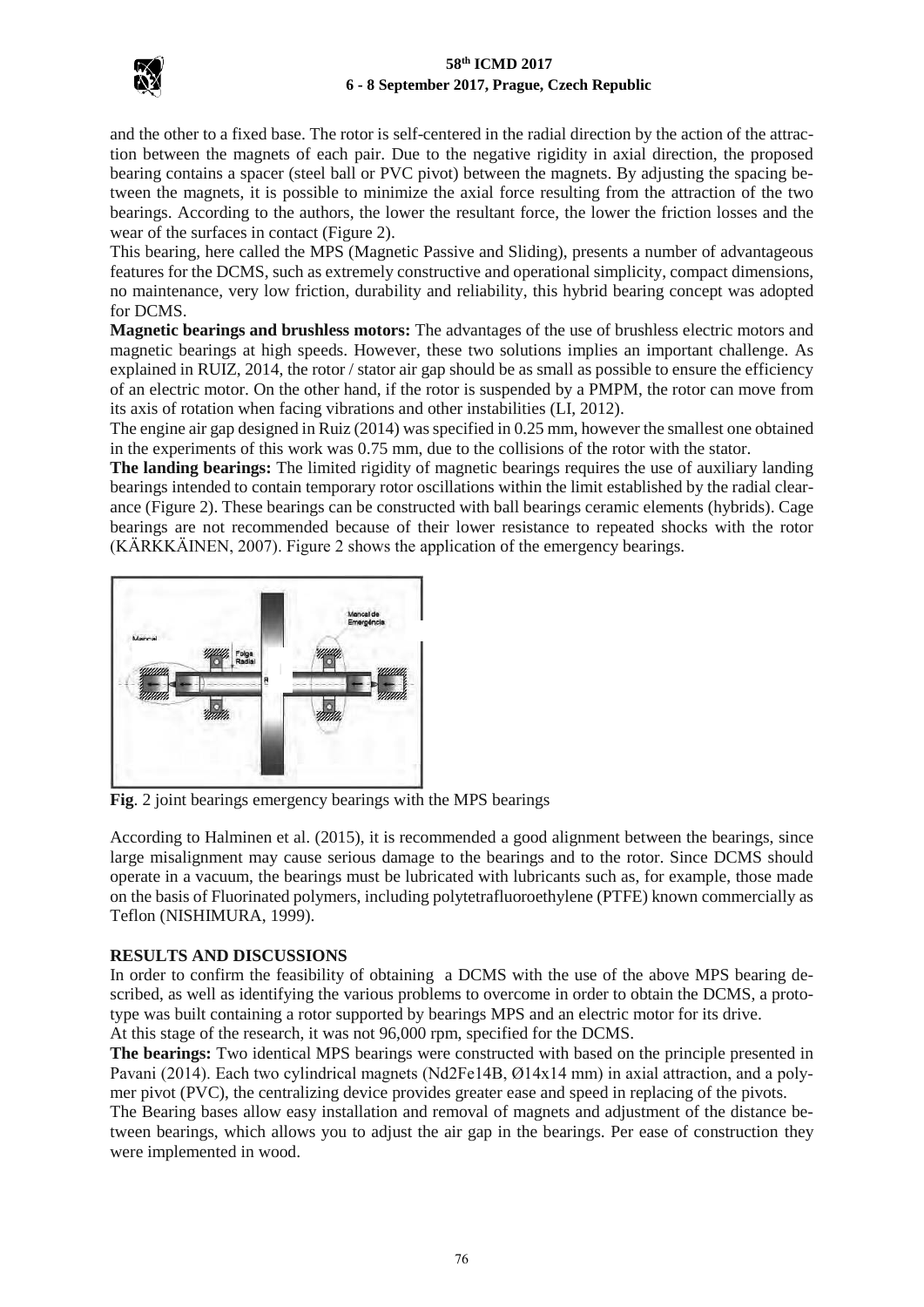

**The drive:** The drive of the rotor was made by a variable reluctance type motor consisting of a singlepiece core made of sweet iron, containing 4 lugs, each acting as a magnet motor pole. For the activation of this core, the stator of a commercial 12-pole magnetic motor (coils) was used. These 12 coils were interconnected in order to compose 3 phases of 4 coils. The phases of the stator are energized sequentially, based on signals generated by reflective type photo detectors that detect the passage of stamped references on the side face of the flywheel.

Upon detecting a reference, the photo detector transmits a low voltage signal to the power board which sends it properly amplified to the corresponding phase of the motor, synchronized with the angular position of the rotor.

**The rotor:** The prototype rotor consists of the axle, flywheel and core (rotor) of the engine. The motor core and the two neodymium magnets were coupled to the shaft by means of interference fit. At particularly high speeds, as required in the DCMS, a number of considerations are required so that the inertia wheel (flywheel) does not disintegrate due to high centrifugal forces. The studies in this respect will be presented in later work. As already mentioned in this work, it will not be considered a particularly high rotation and therefore a simple wheel in polymeric material is employed.



**Fig. 3** shows the test bench with the assembled prototype assembly.

By adjusting this clearance to a minimum value and other adjustments, it was possible to achieve higher speed. This experimental result was in agreement with the statement made in Pavani (2014): "The smaller this resultant force, the less friction and the wear of the surfaces in contact". The following are the main experiments directly related to the bearings.

**Tests of new materials for the pivots:** In order to investigate the performance of other materials for the pivots, 5 different polymers (Nylon, Polyacetal, Teflon, PVC and hard rubber) were tested. First the 5 pivots were tested for the maximum rotation reached. Afterwards they were submitted to the rotation of 2,000 rpm for two hours, all under the same conditions. The wear was evaluated with the aid of a profile projector. The results are set forth in Table 1.

| <b>THE T</b> TUIDING OF THE CHILICIAL POTTING SUCH AS PITOLS |                              |                             |
|--------------------------------------------------------------|------------------------------|-----------------------------|
| Polimer                                                      | Maximum rotation speed (rpm) | Wear (mm) $2000$ rpm/120min |
| PVC.                                                         | 2.7                          | 0.05                        |
| Nylon 6                                                      | 2.95                         | 0.03                        |
| Teflon                                                       | 2.9                          | 0.10                        |
| Rubber                                                       | 2.6                          | 0.05                        |
| Poliacetal                                                   | 2.7                          | $\rm 0.07$                  |

| Tab. 1 - Performance of the different polymers used as pivots |  |
|---------------------------------------------------------------|--|
|---------------------------------------------------------------|--|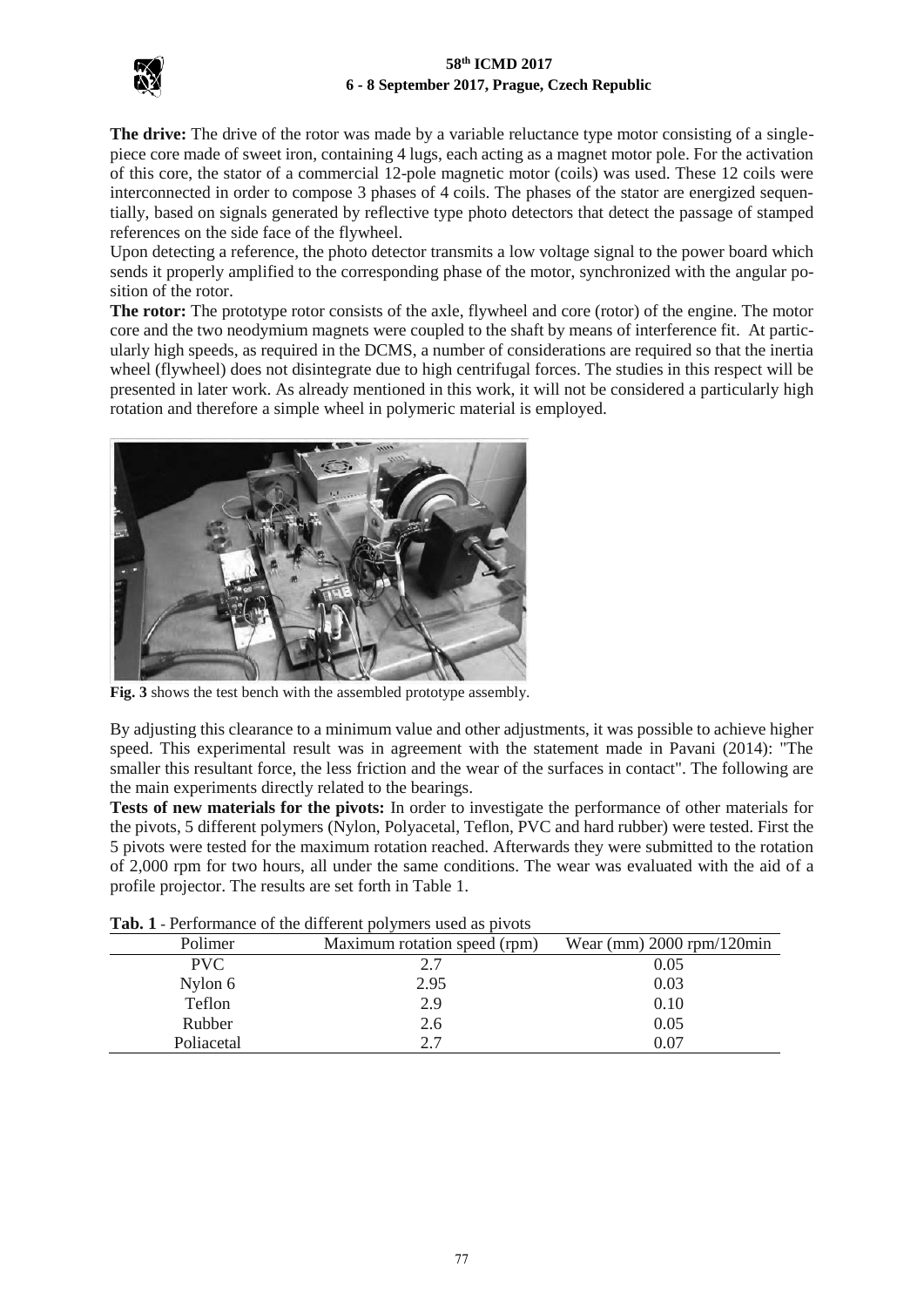



**Fig. 4** images obtained on the profile projector. (A) Pivot before the test; (B) Pivot after the test.

**Minimum rotor / stator air gap:** Aiming to discover the smallest possible air gap, some experiments were performed with motor cores of different diameters. The minimum air gap that still allowed rotation without physical contact of the rotor with the stator was 0.75 mm.

## **CONCLUSIONS**

This work is part of a study that aims to obtain guidelines for the DCMS project. In this larger study, challenges were discussed regarding the protection structure, the bearings, the rotor design, the drive and aspects involving the rotor dynamics. The present work focused on the bearings.

Considering the advantageous features such as extreme simplicity, compact size, the absence of maintenance, very low friction and reliability, and perfect adaptation to DCMS, the hybrid magnetic bearing model presented in Pavani (2014) was adopted in this work.

A small scale physical prototype was built and the bearing performance was investigated experimentally. New materials were investigated for the pivots and the best result was obtained with nylon 6. A magnetic device has been successfully developed to precisely balance the pulling forces of the two bearings. These two solutions, together with the adjustment of a minimum clearance in the bearings, provided very low friction and wear. Graphite powder lubrication has improved performance. Although limited, the radial stiffness of this magnetic bearing proved sufficient to maintain rotor stability.

This bearing model was very promising for DCMS. Even using a relatively simple and relatively small prototype, rotations near 12,000 rpm were achieved.

Certainly much higher rotation speed can be achieved with a larger prototype, made with more rigid and precise elements and more advanced materials, being driven by a more powerful engine controlled by a more advanced digital / electronic system. Obtaining speeds closer to those required for the DCMS (96,000 rpm) requires more studies not only on the bearings but on the whole DCMS assembly. Attaining greater rotation speed the studies carried out in the larger work become more relevant: design of the rotor to resist centrifugal forces, rotor dynamics, structure design and others.

## **REFERENCES**

- 1. Andrade, L. A. Desenvolvimento de Osciladores em 10 GHZ de Ultrabaixo Ruído de Fase e Análise de seus desempenhos nos Transdutores Paramétricos do Detector de Ondas Gravitacionais Mário Schenberg. Sao Jose dos Campos: PhD Thesis – INPE, 2006.
- 2. Borisavljevic, A. Limits, Modeling and Design of High-Speed Permanent Magnet Machines. Delft: PhD Thesis Technical University of Delft, 2011.
- 3. Choi, W.; Li, S.; Sarlioglu, B. Core Loss Estimation of High Speed Electric Ma-